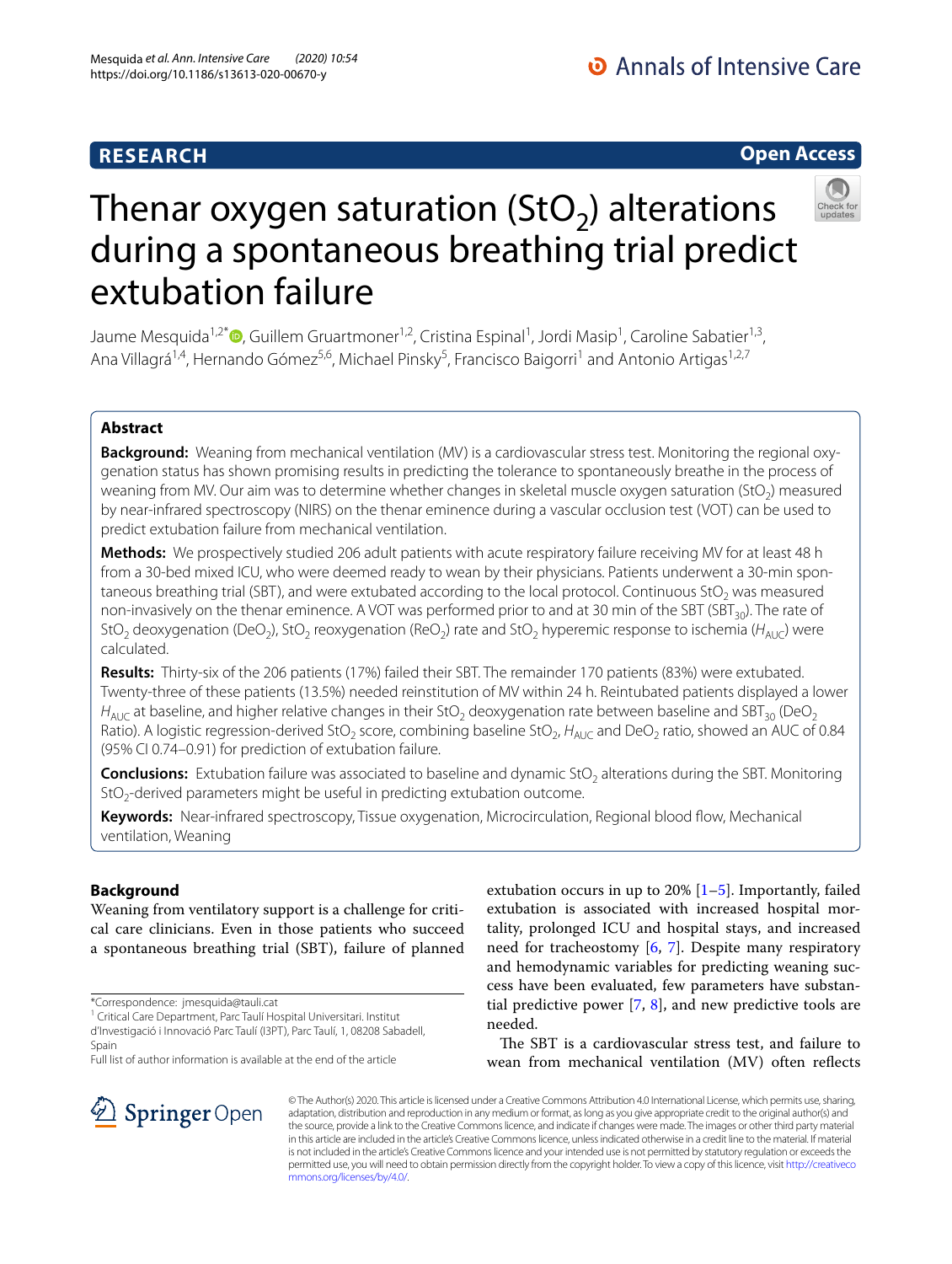cardiovascular insufficiency to cope with the increased oxygen cost of breathing  $[9, 10]$  $[9, 10]$  $[9, 10]$  $[9, 10]$ . Since the augmented oxygen cost of breathing is met by increases in respiratory muscle blood flow, diversion of flow away from "non-vital" tissues might occur, potentially causing hypoperfusion in areas such as the splanchnic and the peripheral circulation  $[11–15]$  $[11–15]$ . In fact, alterations in splanchnic and peripheral circulation, assessed by different technologies, have been associated with failure to tolerate an SBT [[12–](#page-6-9)[16](#page-6-10)]. In a preliminary study, our group demonstrated that changes in skeletal muscle oxygenation  $(StO<sub>2</sub>)$  measured non-invasively on the thenar eminence by near-infrared spectroscopy (NIRS) were associated with the outcome of a 30-min SBT [\[16](#page-6-10)].

In the present study, we hypothesized that regional oxygenation alterations within the SBT would be associated with extubation failure after a clinically successful SBT.

# **Methods**

# **Setting**

This prospective observational study was conducted in a 30-bed medical-surgical intensive care unit at a university hospital. The local Ethics Committee (CEIC 2008/554) approved the study. Informed consent was obtained from the patient or their next of kin prior to the study initiation. This study is presented according to the STROBE recommendations for reporting observational studies [[17\]](#page-6-11).

# **Patients and data collection**

We included adult patients ( $\geq$  18-year old) receiving invasive mechanical ventilatory support for>48 h and considered ready to wean by their physicians, according to the local protocol, and who never experienced any previous attempt of separation from MV. Eligibility to perform a weaning trial included partial or complete recovery from the underlying cause of acute respiratory failure; adequate gas exchange, as indicated by a partial pressure of arterial oxygen  $(PaO<sub>2</sub>)>60$  mmHg to a fraction of inspired oxygen (FiO<sub>2</sub>) < 0.4, with a positive endexpiratory pressure (PEEP) <5 cmH<sub>2</sub>O; adequate cough, with absence of excessive tracheobronchial secretion; core temperature<38 °C; hemoglobin>8 g/dL; stable cardiovascular status (heart rate<120 beats min<sup>−</sup><sup>1</sup> , systolic blood pressure 90–160 mmHg), with no need for vasoactive agents; adequate level of consciousness (awake, alert and aware of their surroundings), with no further need for sedative agents. Patients were also tested for adequate pulmonary function, defned as a rapid shallow breathing index<100 breaths  $\min^{-1} L^{-1}$ , and a maximal inspiratory pressure  $(MIP) < -20$  cmH<sub>2</sub>O. Patients meeting these

criteria were considered ready to wean, and were eligible for a subsequent spontaneous breathing trial.

Exclusion criteria included trauma in both upper limbs, and hematoma or skin lesions at the thenar eminence that could hinder placement of NIRS sensor probe. Patients with altered level of consciousness that could lead to central hypoventilation and/or impaired secretions' management were excluded. Patients in whom their medical team decided to indicate preventive non-invasive ventilation following extubation were also excluded.

## **Study protocol**

After inclusion, patients underwent a spontaneous breathing trial (SBT) for 30 min, defned as assisted spontaneous breathing with continuous positive airway pressure (CPAP) of 5 cm  $H_2O$ , or a T-tube trial, as prescribed by their medical team. Patients were in a semi-recumbent position, and  $FiO<sub>2</sub>$  was kept constant during the trial.

The evaluation criteria for SBT failure was defined as the presence of one or more of the following criteria during the trial: respiratory rate  $(RR)$  > 35 breaths/min for 5 min or longer; arterial pulse oximetry saturation  $(SpO<sub>2</sub>)$  < 90%, heart rate (HR) > 140 beats/min or sustained increase or decrease in HR>20%; systolic blood pressure>180 mmHg or<90 mmHg; increased anxiety and diaphoresis. Decision to remove the endotracheal tube was made independently of the study investigators by the attending physicians, who did not have access to the  $StO<sub>2</sub>$  data. Weaning success was defined as patient remaining free of MV for>24 h after passing the SBT. Extubation failure was defned as the need for reinstitution of MV, either invasive or non-invasive, within 24 h following extubation.

#### **Clinical parameters and outcomes**

We collected demographic data: age, sex, diagnosis, and days on mechanical ventilation. Hemodynamic, respiratory and oxygenation variables were monitored continuously and recorded just before starting and at 30 min into the SBT. HR and mean arterial pressure (MAP) were recorded by routine bedside monitoring (Monitor Intellivue MP 70; Phillips Medizinsystems, Boeblingen, Germany). RR, tidal volume (Vt), minute ventilation  $(V_F)$ ,  $FiO<sub>2</sub>$  and SpO<sub>2</sub> were recorded at start and 30 min into the SBT. Arterial and/or central venous blood gas analyses were made when an arterial line and/or a central venous line was in place, respectively (ABL 700 series; Radiometer Medical, Copenhagen, Denmark).

The primary outcome of interest was extubation failure.

### **NIRS measurements**

Tissue oxygen saturation  $(StO<sub>2</sub>)$  was recorded continuously using the InSpectra 650 Tissue Spectrometer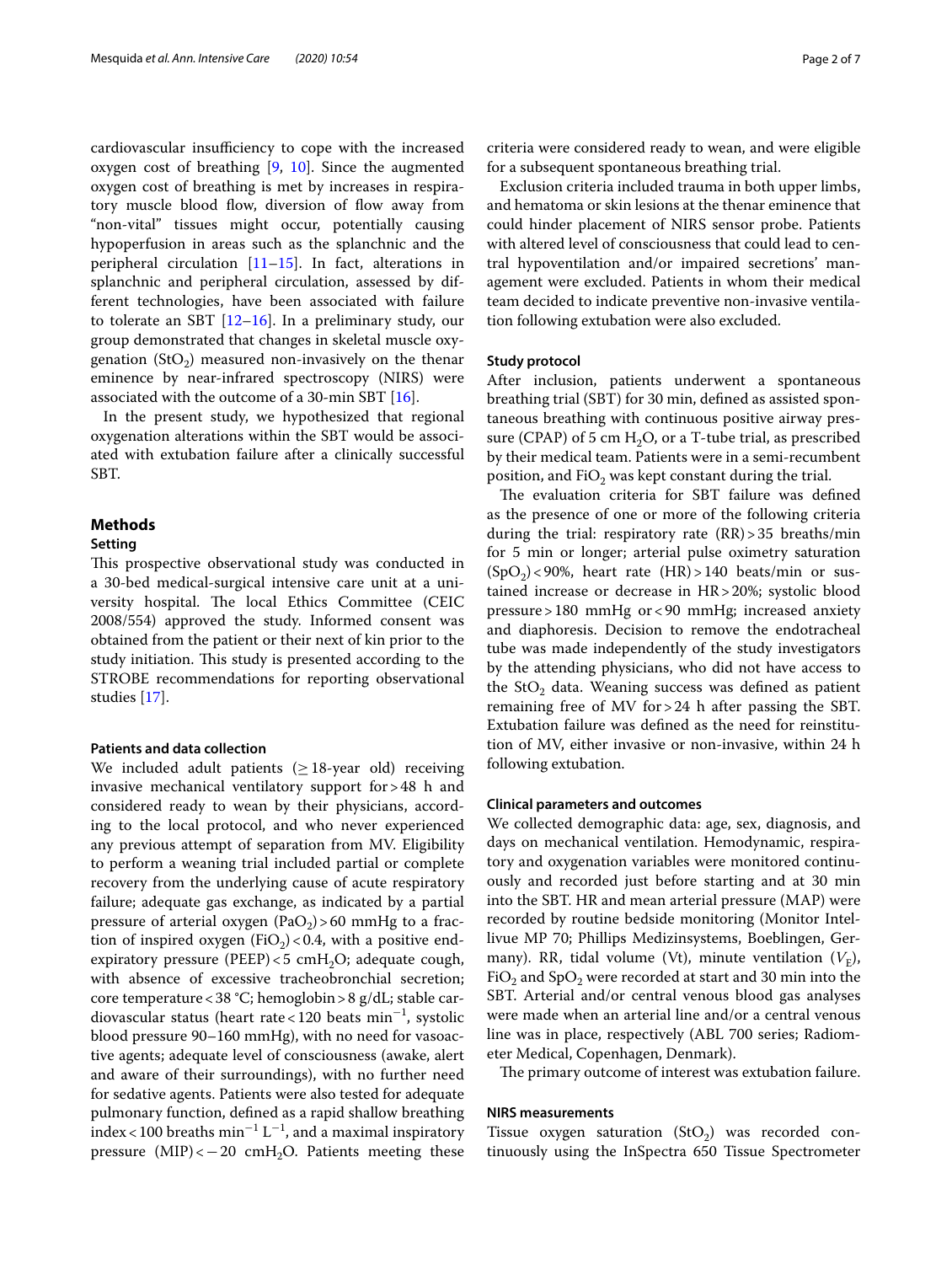(Hutchinson Tech., Hutchinson, Minnessotta). This technology uses a wide gap 40-nm second derivative spectroscopic method, with measurements at four diferent wavelengths (680, 720, 760 and 800 nm), and has been previously validated for estimating local hemoglobin oxygen saturation in tissues [\[18\]](#page-6-12). The  $StO<sub>2</sub>$  15-mm optical surface probe was placed on intact skin on the thenar eminence never placed adjacent to the site of radial artery cannulation. The InSpectra tissue spectrometer also measures relative hemoglobin concentration, presented as the tissue hemoglobin index (THI).

*Vascular Occlusion Test (VOT)* The VOT was performed as previously described [[19,](#page-6-13) [20\]](#page-6-14). A blood pressure cuff (Portable Tourniquet System; Delfi Medical, Vancouver) was placed on the forearm, rapidly infated 40 mmHg above systolic pressure, and kept infated until StO<sub>2</sub> decreased to 40%. Then, the cuff was rapidly deflated. The resulting deoxygenation  $(DeO<sub>2</sub>)$  and reoxygenation ( $ReO<sub>2</sub>$ ) slopes are reported as change in saturation over time (Fig. [1\)](#page-2-0). Hyperemic response following the reoxygenation is reported as an area under the curve  $(H<sub>AUC</sub>)$ . We performed a VOT at the beginning of the SBT and again at 30 min into the SBT. NIRS-derived thenar muscle oxygen consumption (nirVO<sub>2</sub>) was cal-culated as described by Skarda [[21\]](#page-6-15):  $nirVO<sub>2</sub> = (DeO<sub>2</sub>)$ 



<span id="page-2-0"></span>hyperemic response ( $H<sub>ALIC</sub>$ ) as referred to steady-state StO<sub>2</sub>

slope)<sup>-1</sup>/[(THI<sub>start</sub>+THI<sub>end</sub>)/2]. Relative changes in  $StO<sub>2</sub>$ -derived parameters were calculated as the quotient between values at minute 30 and baseline ( $DeO<sub>2</sub>$ ratio, nir VO<sub>2</sub> ratio and ReO<sub>2</sub> ratio). Absolute StO<sub>2</sub>- and VOT-derived variables were obtained using the InSpectra Research Software® v4.01 (Hutchinson Technology). Two researchers (JM and JM) separately analyzed all the registers, and a database was constructed. When discrepancies were observed, the two researchers performed a third joint analysis.

## **Sample size calculation**

Accepting an alpha risk of 0.05 and a beta risk of 0.20 in a two-sided test, estimating an SBT failure rate of 20%, and an extubation failure rate of 15%, we calculated that 200 patients were necessary to detect a positive likelihood ratio (LR  $+$ ) of the test equal to or greater than 5.

## **Statistical analysis**

Statistical analysis was performed by means of IBM SPSS statistics 20.0 software (IBM Corporation). Normal distribution of the studied variables was confrmed using the Kolmogorov–Smirnov test. Accordingly, continuous variables were expressed as mean $\pm$ standard deviation (SD), and categorical variables were expressed as absolute number and proportions (%). Chi square and Student's *t* test were used to compare extubation success and failure groups. Student's *t* test for paired measurements was used to analyze changes over time. Bivariate logistic regression analysis was used to obtain independent predictors of extubation success, and logistic regression models were used to create a predictive  $StO<sub>2</sub>$ -score. Statistical signifcance was defned as *p*<0.05 (two-tailed test).

#### **Results**

Two hundred-and-six patients were studied. Thirty-six patients (17.5%) failed the SBT, and were excluded of the fnal analysis. One hundred-and-seventy patients passed the SBT and were extubated. Twenty-three (13.5%) of these patients failed extubation and required re-instauration of MV within 24 h. The suspected etiology of extubation failure was mainly increased respiratory muscle load (52%), and cardiac failure (35%) (Additional file [1](#page-5-0): Table S1). No baseline diferences in demographic, hemodynamic, and respiratory variables were observed when comparing extubation success and extubation failure groups (Table [1\)](#page-3-0). Hemodynamic and respiratory changes within the SBT were similar in both groups (Table [1\)](#page-3-0).

# **StO2 variables**

Baseline  $\text{ReO}_2$  and  $H_{\text{AUC}}$  values were significantly lower in the extubation failure group (Table  $1$ ). The weaning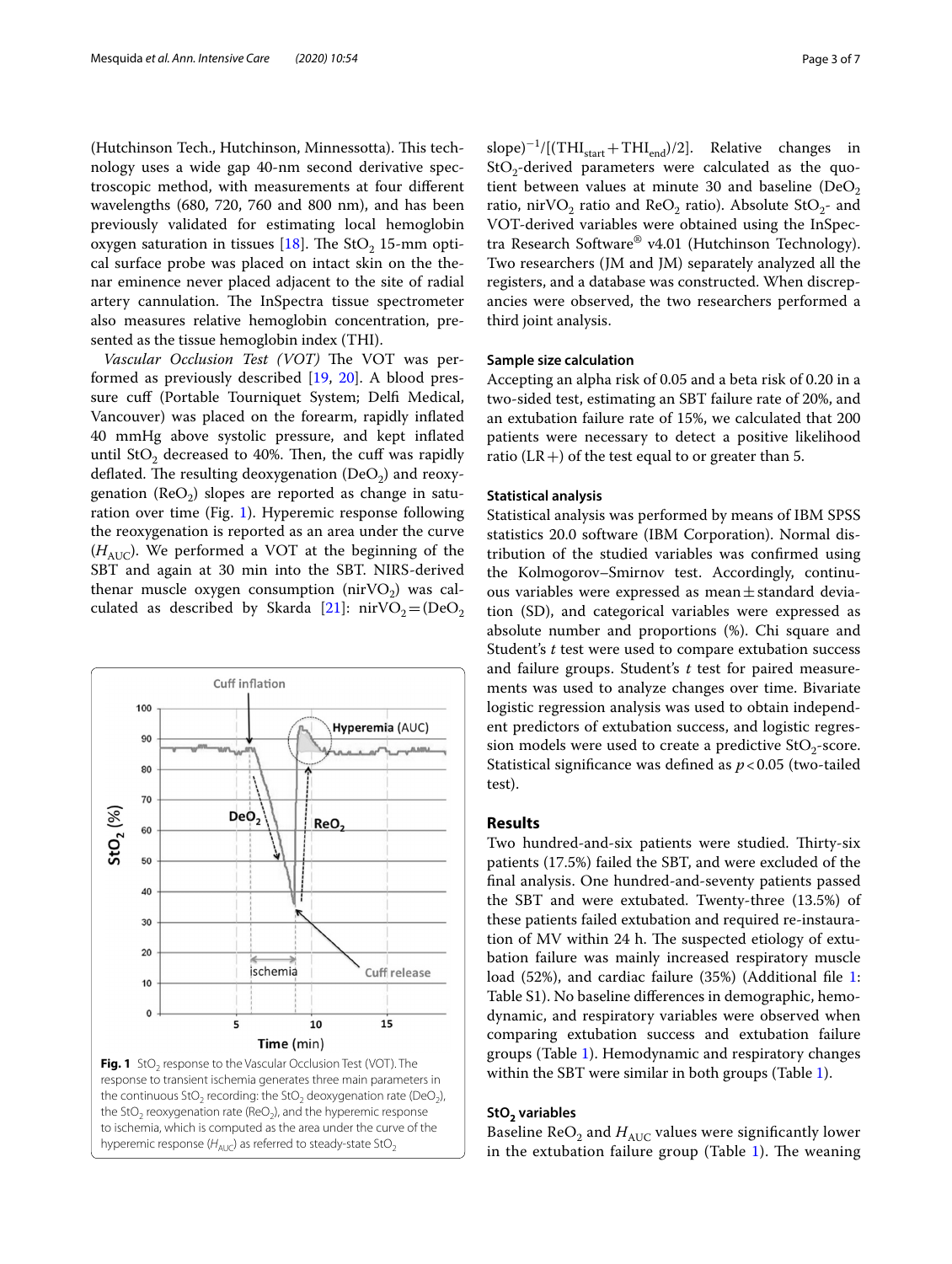## <span id="page-3-0"></span>**Table 1 Characteristics of the patients who succeed the spontaneous breathing trial (SBT)**

|                                           | Extubation success ( $n = 147$ ) |                              | Extubation failure ( $n = 23$ ) |                               |
|-------------------------------------------|----------------------------------|------------------------------|---------------------------------|-------------------------------|
| Age (years)                               | $66 \pm 14$                      |                              | $67 + 12$                       |                               |
| Days on MV (n)                            | 7 ± 5                            |                              | $8\pm 6$                        |                               |
| Pre-existent comorbidities (%)            |                                  |                              |                                 |                               |
| Diabetes mellitus                         | 33                               |                              | 35                              |                               |
| Hypertension                              | 57                               |                              | 48                              |                               |
| Cardiac disease                           | 23                               |                              | 22                              |                               |
| COPD                                      | 16                               |                              | 30                              |                               |
| Etiology of acute respiratory failure (%) |                                  |                              |                                 |                               |
| Septic shock                              | 29                               |                              | 26                              |                               |
| Heart failure                             | 17                               |                              | 26                              |                               |
| Respiratory                               | 20                               |                              | 26                              |                               |
| Trauma                                    | 6                                |                              | $\overline{0}$                  |                               |
| Other                                     | 29                               |                              | 22                              |                               |
|                                           | <b>Baseline</b>                  | Minute 30                    | <b>Baseline</b>                 | Minute 30                     |
| HR (beats/min)                            | $88 \pm 16$                      | $91 \pm 16^{+}$              | $83 + 17$                       | $87 \pm 18^{+}$               |
| MAP (mmHg)                                | $82 \pm 13$                      | $85 \pm 15^{+}$              | 79±14                           | $80 \pm 12$                   |
| RR (resp/min)                             | $19 + 4$                         | $23 \pm 5^{\dagger}$         | $18 \pm 3$                      | $23 \pm 4^{\dagger}$          |
| Vt (mL)                                   | $454 \pm 96$                     | $430 \pm 123$ <sup>†</sup>   | $438 + 115$                     | $367 \pm 132$ <sup>†</sup>    |
| pH                                        | $7.46 \pm 0.05$                  | $7.44 \pm 0.06$ <sup>†</sup> | $7.47 \pm 0.04$                 | $7.44 \pm 0.04$ <sup>†</sup>  |
| $pCO2$ (mmHg)                             | $37 + 6$                         | $38 \pm 6^{\dagger}$         | $41 \pm 9$                      | $42 \pm 14$ †                 |
| Hb (g/dL)                                 | $9.9 \pm 1.8$                    | $9.9 \pm 1.8$                | $10.1 \pm 2$                    | $10.3 \pm 2.1$                |
| SaO <sub>2</sub> (%)                      | $96\pm8$                         | $97 + 3$                     | $97 \pm 3$                      | $96 + 3$                      |
| SCVO <sub>2</sub> (%)                     | $66 \pm 9$                       | $66 \pm 8$                   | $62 \pm 9$                      | $61 \pm 5*$                   |
| StO <sub>2</sub> (%)                      | $80\pm 6$                        | $80 \pm 7$                   | $76 + 11$                       | $77 + 9$                      |
| $DeO2$ (%/min)                            | $-13.1 \pm 8.4$                  | $-13.6 \pm 10.7$             | $-12.7 \pm 7$                   | $-17.2 \pm 10.3$ <sup>†</sup> |
| nirVO <sub>2</sub> (U)                    | 139±80                           | $159 \pm 135$ <sup>+</sup>   | 129±75                          | $174 \pm 97$ <sup>†</sup>     |
| THI(U)                                    | $10.7 \pm 2.9$                   | $11.3 \pm 3.1^+$             | $10.0 \pm 3.9$                  | $10.5 \pm 4.0$                |
| $ReO2$ (%/s)                              | $4.1 \pm 1.6$                    | $4.2 \pm 1.8$ <sup>†</sup>   | $3.3 \pm 1.9*$                  | $3.7 \pm 2.0$                 |
| Hyperemia AUC (U)                         | $12.2 \pm 6.5$                   | $12.9 \pm 5.7$               | $7.1 \pm 4.7***$                | $8.4 \pm 4.1***$              |
| $DeO2$ ratio                              |                                  | $1.1 \pm 0.3$                |                                 | $1.5 \pm 0.6$ **              |
| nir $VO2$ ratio                           |                                  | $1.1 \pm 0.4$                |                                 | $1.5 \pm 0.5*$                |

*MV* Mechanical ventilation, *COPD* Chronic obstructive pulmonary disease, *HR* heart rate, *MAP* mean arterial pressure, *RR* respiratory rate, *Vt* tidal volume, *pCO*<sub>2</sub> arterial partial pressure of carbon dioxide, *Hb* Hemoglobin, *SaO<sub>2</sub>* arterial oxygen saturation, *ScvO<sub>2</sub>* central venous oxygen saturation, *StO<sub>2</sub>* tissue oxygen saturation, *DeO<sub>2</sub>* StO<sub>2</sub> deoxygenation rate, nirVO<sub>2</sub> NIRS-derived local oxygen consumption, *THI* tissue hemoglobin index,  $ReO_2$  StO<sub>2</sub> reoxygenation rate

\* *p*<0.05; and \*\* *p*<0.01, as compared to success group at the same time point; † *p*<0.05, as compared to baseline values within the group

success group showed no significant changes in  $StO<sub>2</sub>$ , DeO<sub>2</sub>, and  $H_{AUC}$  after 30 min of SBT, while nirVO<sub>2</sub> and THI significantly increased. The extubation failure group showed a significant decrease in their  $DeO<sub>2</sub>$ slope, as well as an increase in nirVO<sub>2</sub> after 30 min of SBT, while no changes in StO<sub>2</sub>,  $H_{AUC}$  and THI were observed. The  $DeO<sub>2</sub>$  ratio (represented as the ratio of  $DeO<sub>2</sub>$  at 30 min to baseline  $DeO<sub>2</sub>$ ) was significantly higher in the failure group  $(1.5 \pm 0.6 \text{ vs. } 1.1 \pm 0.3 \text{ in }$ the success group,  $p < 0.01$ ). The nirVO<sub>2</sub> ratio was also higher in the failure group  $(1.5 \pm 0.5 \text{ vs. } 1.1 \pm 0.4 \text{ in the})$ success group,  $p < 0.05$ ).

#### **Extubation failure prediction**

Univariate analysis showed that StO<sub>2</sub>, ReO<sub>2</sub>, and  $H_{AUC}$  at baseline,  $StO_2$  and  $H_{AUC}$  after 30 min of the SBT,  $DeO_2$ ratio, and nir $\mathrm{VO}_2$  ratio were associated with extubation failure. In a multivariate analysis, only baseline  $StO<sub>2</sub>$ , baseline  $H_{\text{AUC}}$  and  $DeO<sub>2</sub>$  ratio persisted significantly associated with extubation failure (Table [2\)](#page-4-0).

The AUC for predicting extubation failure for baseline StO<sub>2</sub>, baseline  $H_{\text{AUC}}$ , and DeO<sub>2</sub> ratio are displayed in Table [3.](#page-4-1) A logistic regression-derived  $StO<sub>2</sub>$  score, combining baseline  $StO_2$ , baseline  $H_{AUC}$  and  $DeO_2$  ratio, proved an AUC of 0.84 (95% CI 0.74–0.93, *p*<0.001) for prediction of extubation failure. An  $StO<sub>2</sub>$  score cut-off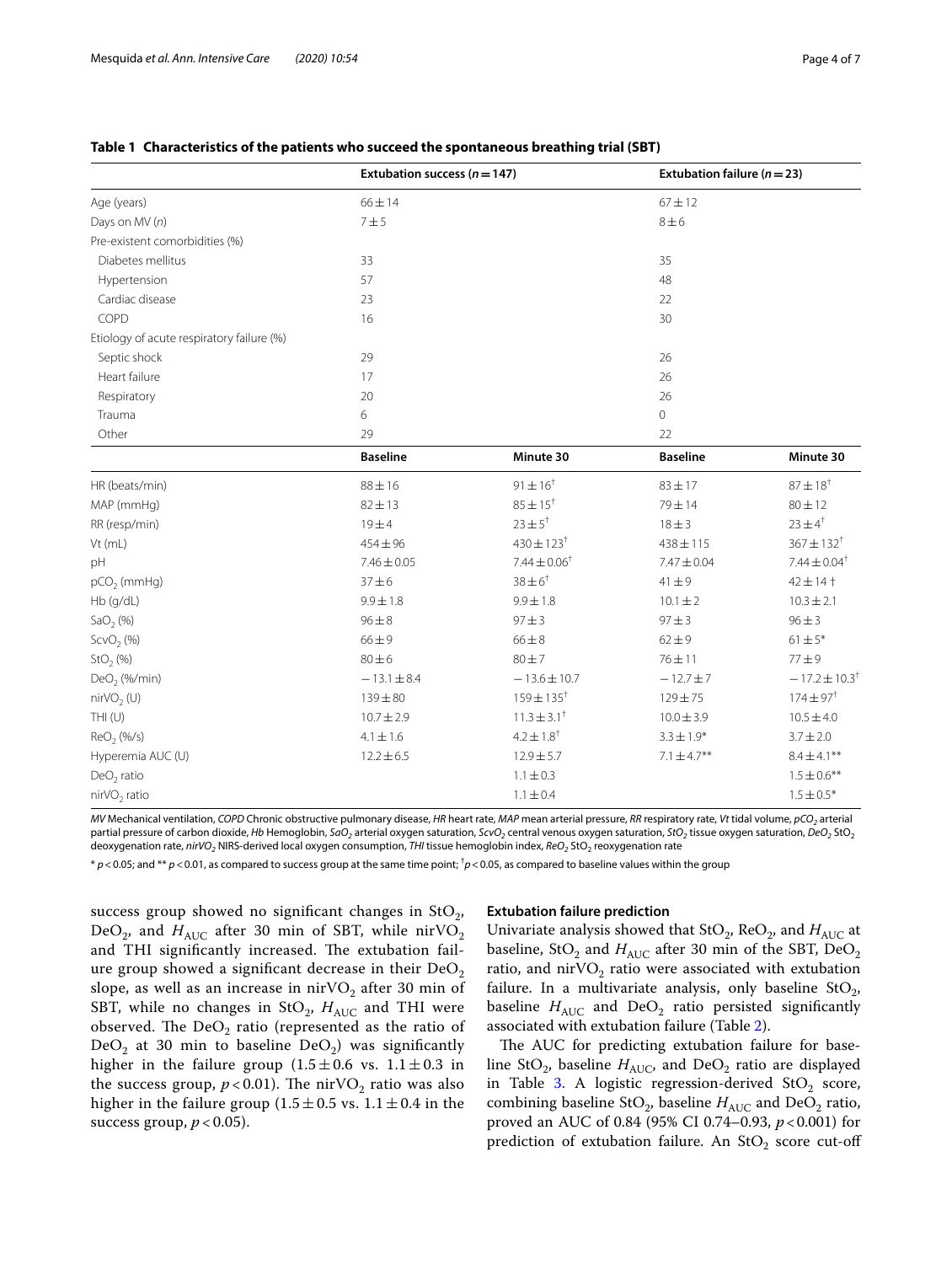<span id="page-4-0"></span>**Table 2 Multivariate regression analysis**

|                           | В        |      | D       | (95% CI)      |
|---------------------------|----------|------|---------|---------------|
| Baseline StO <sub>2</sub> | $-0.075$ | 0.93 | 0.03    | $0.87 - 0.99$ |
| Baseline hyperemic AUC    | $-0.192$ | 0.83 | 0.001   | $0.74 - 0.92$ |
| $DeO2$ ratio              | 2.849    | 173  | < 0.001 | $4.1 - 72.8$  |

<span id="page-4-1"></span>**Table 3 Prediction of extubation failure**

|                               | <b>AUC</b> | p       | (95% CI)      |
|-------------------------------|------------|---------|---------------|
| $StO2$ at baseline            | 0.57       | ns      | $0.43 - 0.72$ |
| $DeO2$ ratio                  | 0.72       | < 0.01  | $0.58 - 0.85$ |
| nirVO <sub>2</sub> ratio      | 0.69       | 0.02    | $0.56 - 0.81$ |
| Hyperemia $AUC0$              | 0.73       | 0.01    | $0.58 - 0.88$ |
| Hyperemia AUC <sub>30</sub>   | 0.74       | < 0.01  | $0.62 - 0.87$ |
| StO <sub>2</sub> score        | 0.84       | < 0.001 | $0.74 - 0.93$ |
| $ScvO2$ at min 30             | 0.72       | 0.04    | $0.58 - 0.85$ |
| % change in ScvO <sub>2</sub> | 0.59       | ns      |               |

*DeO<sub>2</sub> ratio* quotient between StO<sub>2</sub>-deoxygenation rate at the end of SBT and at baseline, *nirVO<sub>2</sub> ratio* quotient between NIRS-derived local oxygen consumption at the end of SBT and at baseline,  $H_{AUC}$  area under the curve of the hyperemic response, *StO<sub>2</sub>* tissue oxygen saturation, *ScvO<sub>2</sub>* central venous oxygen saturation, % change in ScvO<sub>2</sub> refers to the % change in ScvO<sub>2</sub> at min 30 of the SBT as compared to baseline ScvO<sub>2</sub>

value of  $-1.23$  showed an LR + of 7 for predicting extubation failure (Additional fle [2](#page-5-1): Figure S1).

# **Discussion**

Our study demonstrates that alterations in  $StO<sub>2</sub>$ -derived parameters were predictive of extubation failure after a clinically successful SBT.

To our knowledge, this is the frst study showing that regional oxygenation parameters are associated with extubation outcome. The peripheral circulation has been previously studied in the setting of a cardiovascular stress test such as the SBT. Several studies showed that changes in gastric mucosal pH within the SBT were predictive of the clinical outcome of such SBT  $[12–15]$  $[12–15]$  $[12–15]$ . Similar results were obtained when assessing the peripheral circulation by means of NIRS, non-invasively monitoring oxygenation of the skeletal muscle within the SBT [[16](#page-6-10), [22](#page-6-16), [23](#page-6-17)]. However, they were all small studies, and never explored the ability to predict the outcome of the overall weaning process. In this prospective study, we analyzed the utility of  $StO<sub>2</sub>$ -derived parameters in the extubation process, after a clinically successful SBT. Our results add new evidence on the usefulness of regional non-invasive parameters as a complimentary tool in monitoring the cardiovascular performance of critically ill patients. Indeed, our data suggest that the inclusion of  $StO<sub>2</sub>$  monitoring in the weaning process might help prevent failed extubations, and therefore, the potential negative consequences on the outcome of critically ill patients.

Transitioning from positive pressure ventilation to spontaneous ventilation determines an increase in the work of breathing, and thus, an increase in the oxygen demand of the respiratory muscles. Such increase in the metabolic demand causes a sympathetic activation, in an attempt to optimize cardiac output delivery to the metabolically active tissues [[24\]](#page-6-18), and to increase vasomotor tone, redistributing blood flow away from the periphery toward the respiratory muscles  $[10, 25]$  $[10, 25]$  $[10, 25]$ . The ability of the cardiovascular system to meet this increased demand might be closely related to the ability of the patient to tolerate spontaneously breathing. Therefore, when the cardiovascular performance is limited, and/or the cost of breathing excessive, extubation failure will be more likely to occur. In these situations, the increase in sympathetic tone might be more accentuated, as the cardiovascular system continues to attempt to match cardiac output to an increasing metabolic demand. Indeed, clinical criteria for determining the success of the SBT are essential symptoms of excessive sympathetic activity (i.e., tachycardia, hypertension, agitation). A subclinical manifestation of the sympathetic activation would be the degree of peripheral vasoconstriction and/or the increase in the metabolic rate, and this is the basis for regional oxygenation measurements with NIRS.

#### **Increased local oxygen extraction rate**

Our data confirmed that relative increases in  $DeO<sub>2</sub>$  during a 30-min SBT are associated with extubation failure, independent of other respiratory and hemodynamic parameters. The observed increases in  $DeO<sub>2</sub>$  within the SBT might be explained by two diferent, but potentially concurrent, pathophysiological mechanisms: (1) local supply–demand dependency in low or inadequate blood flow states, such as blood flow diversion from the periphery; and (2) increase in local metabolic rate.

The increase in oxygen demand of the respiratory muscles during an SBT may lead to blood flow redistribution via activation of the sympathetic–adrenal system. When accentuated, this compensatory mechanism might cause a stealing efect from the periphery [[10](#page-6-6)]. Accordingly, one would expect decreases in blood content of the sensed area [\[19](#page-6-13), [26\]](#page-6-20), along with relative increases in the  $DeO<sub>2</sub>$  rate (either due to the decreased Hb content or to the sympathetically driven increase in the metabolic rate). In our population, extubation failure was associated with significant increases in  $DeO<sub>2</sub>$ , but no change in THI. Conversely, the success group showed no change in  $DeO<sub>2</sub>$ , with significant increases in THI. Such observations suggest that cardiac output increased in those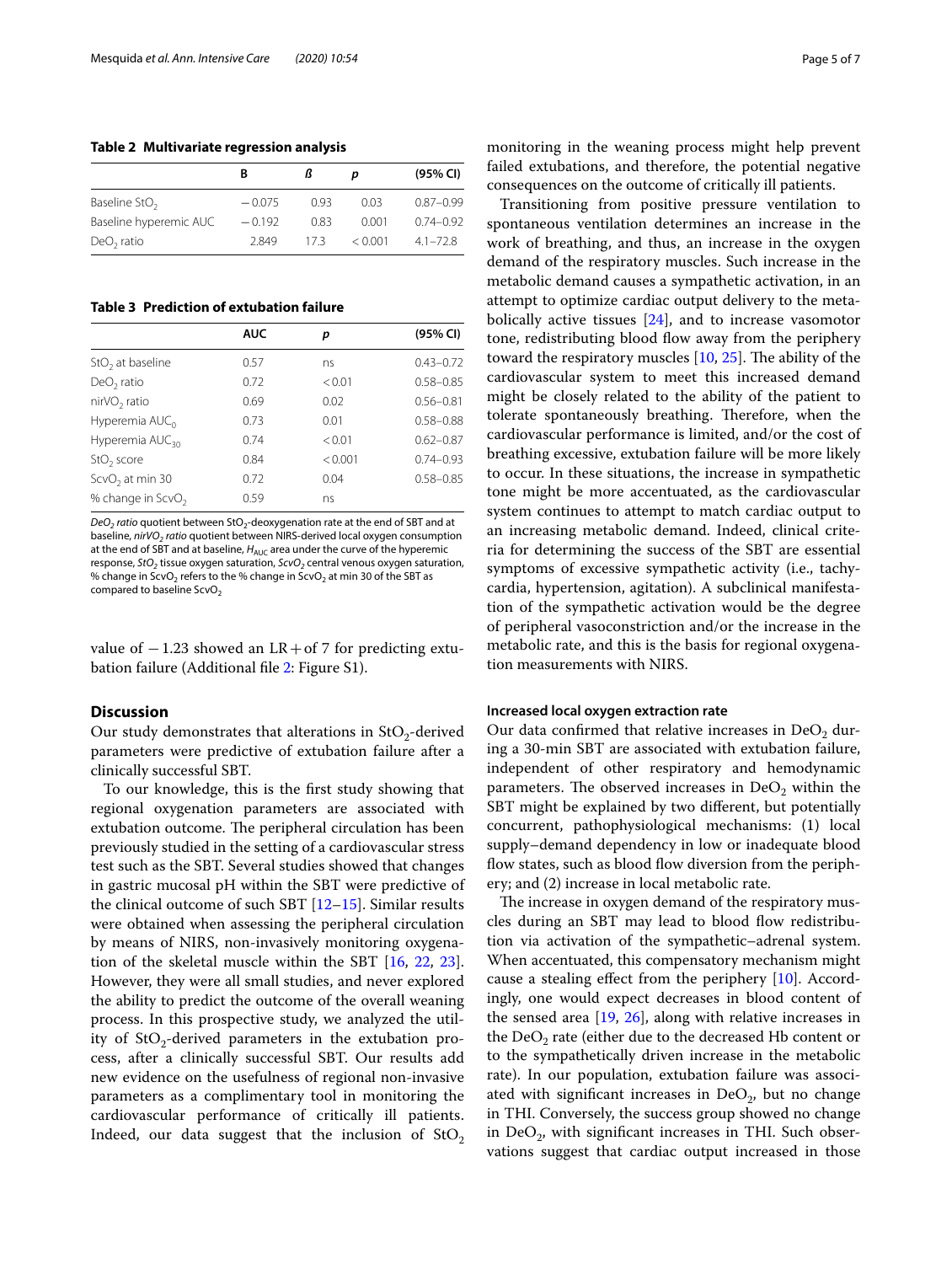patients who succeeded the weaning process. In those patients who failed, since we did not measure stroke volume, the interpretation of the lack of changes in THI is more complex. In a model of simulated hypovolemia, Bartels et al. reported that THI measured on the thenar eminence detected slight decreases in stroke volume, but changes were minimal, as compared to measurements on the forearm  $[26]$  $[26]$  $[26]$ . Therefore, we cannot exclude some degree of stealing efect as results of a limited sensitivity of the technology. Finally, a balanced efect of increased cardiac output and peripheral vasoconstriction, resulting in no changes in THI, cannot be excluded.

 $NirVO<sub>2</sub>$ , an estimation of local oxygen consumption [[20,](#page-6-14) [21\]](#page-6-15), increased in both groups during the SBT, but the magnitude of this increase was signifcantly higher in the extubation failure group.  $NirVO<sub>2</sub>$  differences might refect dissimilar degrees in sympathetic activation in the setting of inadequate cardiovascular response. This hypothesis is supported by studies that showed signifcant increases in plasma catecholamines during the SBT, especially in patients who failed an SBT [[27](#page-6-21), [28](#page-6-22)]. Overall, our data suggest that the increase in  $DeO<sub>2</sub>$  in the extubation failure group might be mainly related to an increase in local oxygen consumption, although some degree of blood flow diversion cannot be ruled out.

## **Local hyperemic response after transient ischemia**

We also observed that baseline endothelial performance, as measured by the  $StO<sub>2</sub>$  hyperemic response, was independently associated with extubation outcome. Our findings on the predictive value of the  $StO<sub>2</sub>$  hyperemic response are not surprising. Activation of the sympathetic nervous system is a major component of the neurohumoral response to the increased oxygen cost of breathing. Catecholamine release mediates vasoconstriction of peripheral vascular beds, and also, via ß-adrenoceptors, promotes vasodilation of the coronary arteries, and improves contractility. The functional impairment of the endothelium has been associated not only with poor peripheral response, but also with diminished ß-adrenoceptor sensitivity, limiting the cardiac response [\[29](#page-6-23)]. Therefore, endothelial dysfunction might be a potential marker of the ability of the patient to respond to the hemodynamic changes produced by the discontinuation of ventilatory support. According to our observations, we might hypothesize that vascular endothelial integrity, evaluated in peripheral skeletal muscle, might be relevant when facing a cardiovascular stress test such as transitioning from MV to spontaneously breathing.

### **Study limitations**

Our study has relevant limitations. First, it was carried out in a single center. Albeit we expect that similar patients should behave similarly, weaning approaches may vary across centers afecting the predictive value of these  $StO<sub>2</sub>$ -derived parameters. Thus, this study needs to be duplicated across other centers. Second, we did not determine the cause of weaning failure in patients who were considered to fail. We merely identifed that they did fail. We can expect different behaviors of  $StO<sub>2</sub>$ parameters in patients who fail because of limited cardiovascular reserve from patients who fail because of upper airway obstruction and/or impaired secretions' management. This issue must be taken into account in future studies. Finally, we studied a heterogeneous ICU population. Since the observed predictive value of  $StO<sub>2</sub>$ might vary across populations, further studies including selected homogeneous critically ill patients are required.

## **Conclusions**

In a mixed ICU population, non-invasive  $StO<sub>2</sub>$ -derived parameters at baseline, and within a 30-min SBT, were predictive of extubation outcome. Therefore,  $StO<sub>2</sub>$ -derived parameters may be used as indicators of global  $VO_2/DO_2$  balance when facing a cardiovascular stress test, such as liberation from mechanical ventilation.

#### **Supplementary information**

**Supplementary information** accompanies this paper at [https://doi.](https://doi.org/10.1186/s13613-020-00670-y) [org/10.1186/s13613-020-00670-y.](https://doi.org/10.1186/s13613-020-00670-y)

<span id="page-5-1"></span><span id="page-5-0"></span>**Additional fle 1: Table S1.** Suspected etiology of extubation failure. Additional file 2: Figure S1. StO<sub>2</sub>-derived score according to extubation outcome. The cut-off value of −1.23 is also represented.

#### **Abbreviations**

DeO<sub>2</sub>: VOT-derived StO<sub>2</sub> deoxygenation rate; FiO<sub>2</sub>: Fraction of inspired oxygen; H<sub>AUC</sub>: StO<sub>2</sub> hyperemic response; HR: Heart rate; MAP: Mean arterial pressure; MV: Mechanical ventilation; NIRS: Near-infrared spectroscopy; nirVO<sub>2</sub>: NIRS-derived thenar muscle oxygen consumption;  $P_aCO_2$ : Arterial carbon dioxide tension; PEEP: Positive end-expiratory pressure; ReO<sub>2</sub>: VOT-derived StO<sub>2</sub> reoxygenation rate; RR: Respiratory rate; SBT: Spontaneous breathing trial;  $S_aO_2$ : Arterial oxygen saturation;  $S_{c}O_2$ : Central venous oxygen saturation;  $S_pO_2$ : Pulse-oxymetry saturation; StO<sub>2</sub>: Tissue oxygen saturation; THI: Tissue hemoglobin index; VO<sub>2</sub>: Global oxygen consumption; VOT: Vascular occlusion test; Vt: Tidal volume.

#### **Acknowledgements**

The authors thank David Suarez for his statistical assistance. We also thank all the Critical Care Department staff of the Parc Taulí Hospital Universitari for their enthusiasm and teamwork.

#### **Authors' contributions**

JM, GG, AV, HG, MP, FB and AA were involved in the conception and the design of the study. JM, GG, CE, JM and CS collected the data. JM and JM analyzed the  $StO<sub>2</sub>$  records. JM performed the statistical analysis. JM, GG, AV, HG, MP, FB and AA discussed the results. All authors reviewed the manuscript and agreed with its fnal version. All authors read and approved the fnal manuscript.